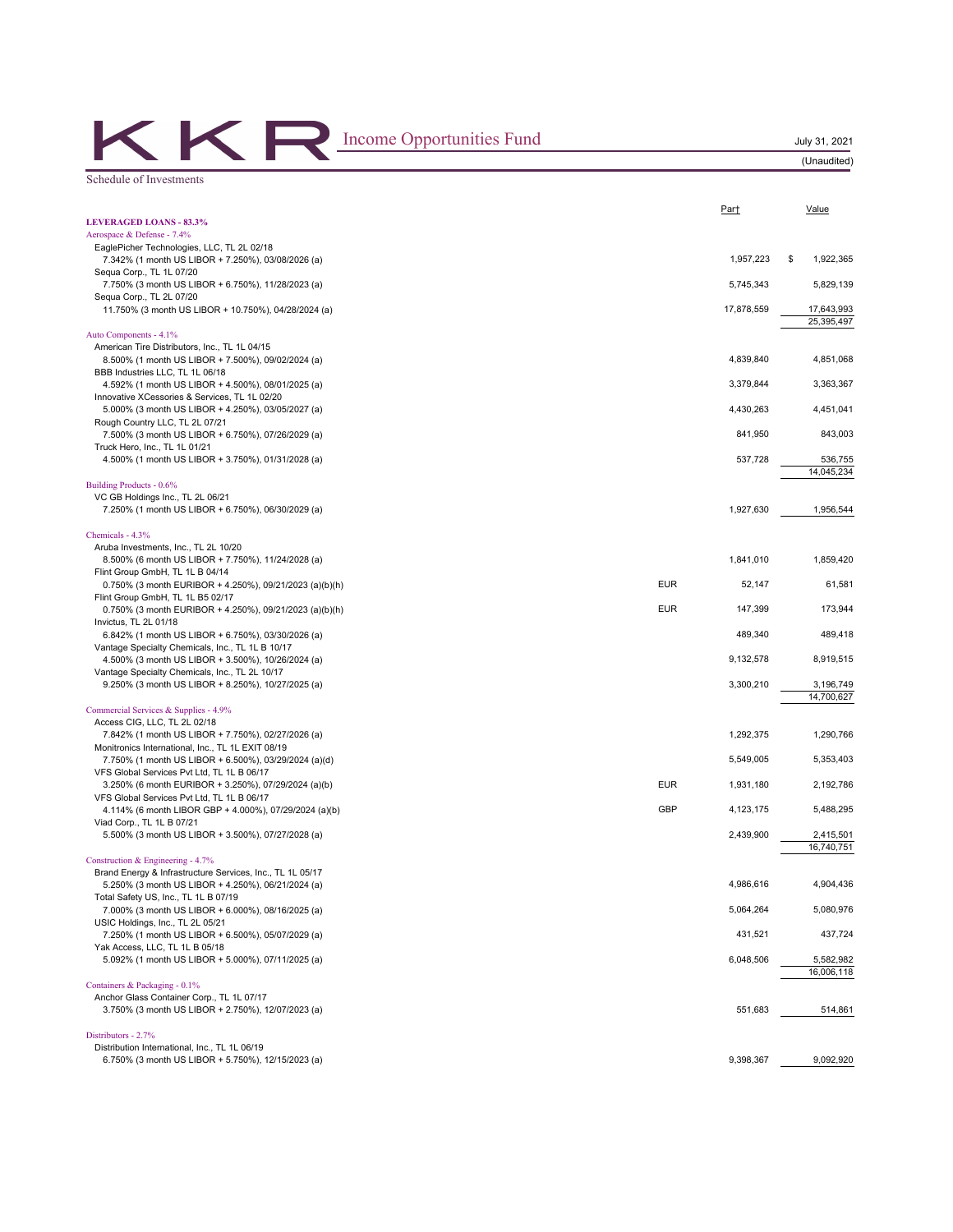| Diversified Consumer Services - 3.6%                                                                          |            |            |                      |
|---------------------------------------------------------------------------------------------------------------|------------|------------|----------------------|
| Jostens, Inc., TL 1L 12/18                                                                                    |            |            |                      |
| 5.685% (3 month US LIBOR + 5.500%), 12/19/2025 (a)<br>KinderCare Education LLC, TL 1L B 09/18                 |            | 7,005,307  | \$<br>7,037,397      |
| 4.750% (3 month US LIBOR + 3.750%), 02/21/2025 (a)                                                            |            | 3,144,566  | 3,085,825            |
| Learning Care Group, Inc., TL 1L B 02/18                                                                      |            |            |                      |
| 4.250% (3 month US LIBOR + 3.250%), 03/13/2025 (a)                                                            |            | 763,415    | 747,429              |
| Learning Care Group, Inc., TL 1L B 05/20                                                                      |            |            |                      |
| 9.500% (6 month US LIBOR + 8.500%), 03/13/2025 (a)(d)                                                         |            | 1,281,862  | 1,294,681            |
| Learning Care Group, Inc., TL 2L 03/18<br>8.500% (6 month US LIBOR + 7.500%), 03/13/2026 (a)                  |            | 124,840    | 124,007              |
|                                                                                                               |            |            | 12,289,339           |
| Electronic Equipment, Instruments & Components - 3.3%                                                         |            |            |                      |
| Excelitas Technologies Corp., TL 2L 10/17                                                                     |            |            |                      |
| 8.500% (3 month US LIBOR + 7.500%), 12/01/2025 (a)                                                            |            | 11,291,720 | 11,295,220           |
| Energy Equipment & Services - 0.1%                                                                            |            |            |                      |
| Caprock Midstream, LLC, TL 1L B 10/18                                                                         |            |            |                      |
| 4.842% (1 month US LIBOR + 4.750%), 11/03/2025 (a)                                                            |            | 199,401    | 196,410              |
| ChampionX Corp., TL 1L B 05/20                                                                                |            |            |                      |
| 6.000% (6 month US LIBOR + 5.000%), 06/03/2027 (a)                                                            |            | 345,202    | 351,890              |
|                                                                                                               |            |            | 548,300              |
| Food Products - 0.3%<br>CSM Bakery Products, TL 2L 01/13                                                      |            |            |                      |
| 8.750% (3 month US LIBOR + 7.750%) 02/04/2022 (a)(c)                                                          |            | 1,216,336  | 1,209,245            |
|                                                                                                               |            |            |                      |
| Health Care Equipment & Supplies - 1.9%                                                                       |            |            |                      |
| Drive DeVilbiss Healthcare LLC, TL 1L 03/21                                                                   |            |            |                      |
| 10.500% (3 month US LIBOR + 9.500%), 06/01/2025 (a)                                                           |            | 5,502,856  | 5,282,742            |
| Orchid Othopedic Solutions LLC, TL 1L 02/19<br>4.618% (3 month US LIBOR + 4.500%), 03/05/2026 (a)             |            | 1,364,886  | 1,311,996            |
|                                                                                                               |            |            | 6,594,738            |
| Health Care Providers & Services - 1.2%                                                                       |            |            |                      |
| Affordable Care Inc., TL 1L 10/15                                                                             |            |            |                      |
| 5.750% (3 month US LIBOR + 4.750%), 10/24/2022 (a)(c)                                                         |            | 4,025,607  | 3,965,223            |
| Paradigm Acquisition Corp, TL 2L 10/18 LC                                                                     |            | 213,465    |                      |
| 7.647% (3 month US LIBOR + 7.500%), 10/26/2026 (a)                                                            |            |            | 208,529<br>4,173,752 |
| Hotels, Restaurants & Leisure - 8.7%                                                                          |            |            |                      |
| Aimbridge Acquisition Co, Inc., TL 1L B 10/19                                                                 |            |            |                      |
| 3.842% (1 month US LIBOR + 3.750%), 02/02/2026 (a)                                                            |            | 4,905,733  | 4,755,495            |
| B&B Hotels SAS, TL 1L B3A 01/20                                                                               |            |            |                      |
| 3.875% (6 month EURIBOR + 3.875%), 07/31/2026 (a)(b)                                                          | <b>EUR</b> | 4,670,208  | 5,294,509            |
| B&B Hotels SAS, TL 1L B4 03/21<br>5.500% (6 month EURIBOR + 5.500%), 07/30/2026 (a)(b)                        | <b>EUR</b> | 1,159,680  | 1,366,634            |
| ClubCorp Club Operations, Inc., TL 1L B 08/17                                                                 |            |            |                      |
| 2.897% (3 month US LIBOR + 2.750%), 09/18/2024 (a)                                                            |            | 6,109,715  | 5,792,438            |
| Life Time Fitness Inc, TL 1L 01/21                                                                            |            |            |                      |
| 5.750% (3 month US LIBOR + 4.750%), 12/10/2024 (a)                                                            |            | 2,602,253  | 2,603,893            |
| Piolin BidCo SAU, TL 1L B 05/20 EUR                                                                           | <b>EUR</b> | 2,682,184  | 3,196,991            |
| 7.500% (3 month EURIBOR + 7.500%), 09/16/2026 (a)(b)<br>United PF Holdings LLC, TL 1L 01/20                   |            |            |                      |
| 4.118% (3 month US LIBOR + 4.000%), 12/30/2026 (a)                                                            |            | 6,619,377  | 6,362,876            |
| United PF Holdings LLC, TL 1L 06/20                                                                           |            |            |                      |
| 9.500% (3 month US LIBOR + 8.500%), 12/30/2026 (a)                                                            |            | 493,660    | 497,362              |
|                                                                                                               |            |            | 29,870,198           |
| Household Products - 0.2%                                                                                     |            |            |                      |
| Polyconcept North America Holdings, Inc., TL 1L B 08/16<br>5.500% (6 month US LIBOR + 4.500%), 08/16/2023 (a) |            | 879,476    | 848,329              |
|                                                                                                               |            |            |                      |
| Industrial Conglomerates - 1.3%                                                                               |            |            |                      |
| Unifrax I LLC / Unifrax Holding Co., TL 1L B 10/18 USD                                                        |            |            |                      |
| 3.868% (3 month US LIBOR + 3.750%), 12/12/2025 (a)                                                            |            | 4,186,743  | 4,118,708            |
| Unifrax I LLC / Unifrax Holding Co., TL 1L B 11/18<br>3.750% (3 month EURIBOR + 3.750%), 12/12/2025 (a)       | <b>EUR</b> | 191,310    | 220,321              |
|                                                                                                               |            |            | 4,339,029            |
| IT Services - 1.7%                                                                                            |            |            |                      |
| CoreLogic Inc., TL 2L 06/21                                                                                   |            |            |                      |
| 7.000% (1 month US LIBOR + 6.500%), 06/04/2029 (a)                                                            |            | 991,064    | 1,003,452            |
| PSAV Inc., TL 1L B1 12/20                                                                                     |            |            |                      |
| 4.500% (6 month US LIBOR + 3.250%), 03/03/2025 (a)<br>PSAV, Inc., TL 1L B3 12/20                              |            | 552,374    | 496,361              |
| 15.000%, 10/15/2026 (h)                                                                                       |            | 1,922,981  | 2,291,232            |
| PSAV, Inc., TL 2L 02/18                                                                                       |            |            |                      |
| 8.250% (3 month US LIBOR + 7.250%), 09/01/2025 (a)                                                            |            | 2,530,890  | 1,980,421            |
|                                                                                                               |            |            | 5,771,466            |
| Life Sciences Tools & Services - 1.6%                                                                         |            |            |                      |
| PAREXEL International Corp, TL 2L 07/21<br>7.000% (3 month US LIBOR + 6.500%), 07/27/2029 (a)(d)(e)           |            | 5,637,180  | 5,524,436            |
|                                                                                                               |            |            |                      |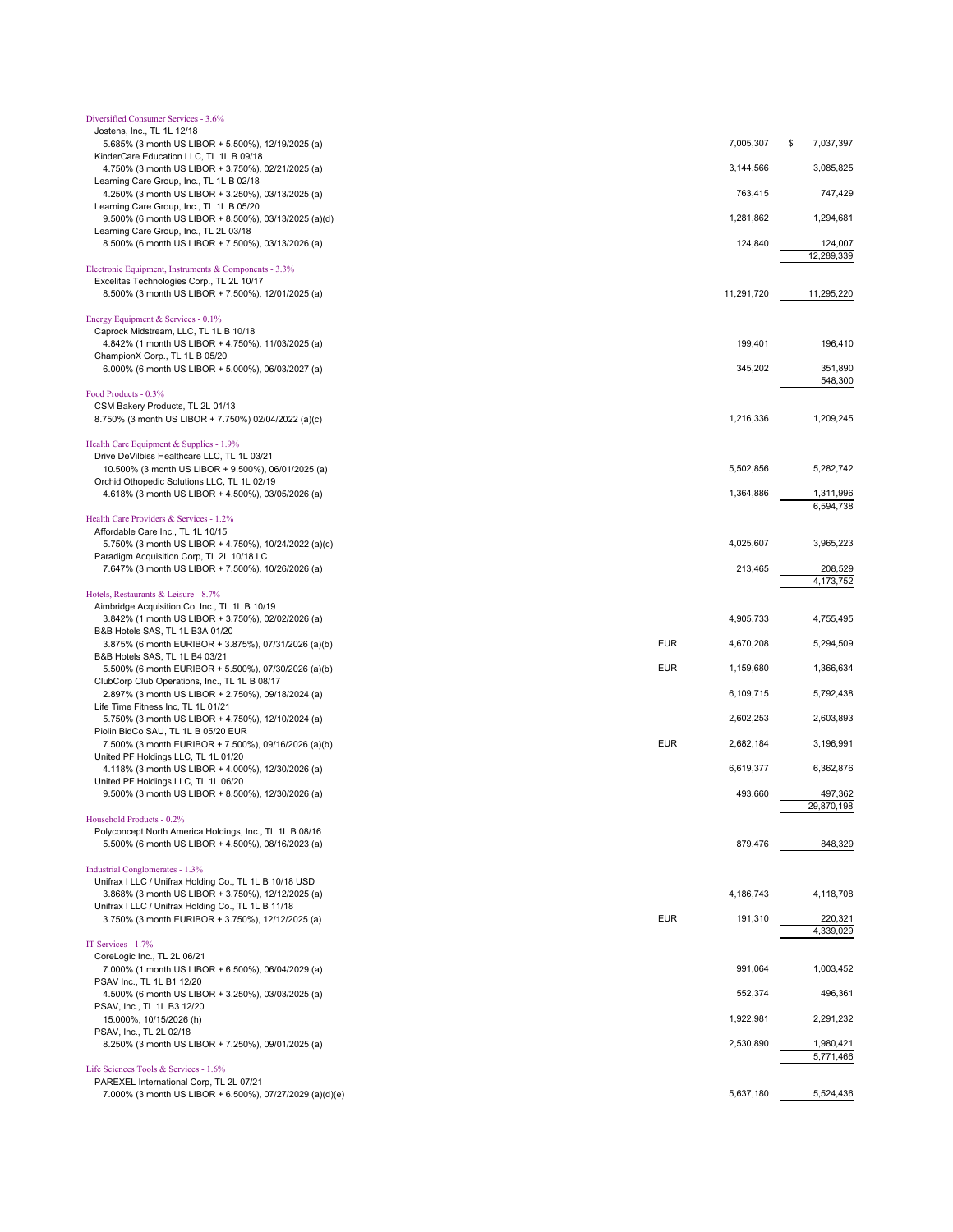| Machinery - 3.0%                                                                              |            |            |                         |
|-----------------------------------------------------------------------------------------------|------------|------------|-------------------------|
| Accuride Corp., TL 1L B 10/17                                                                 |            | 5,175,932  | 4,973,527<br>\$         |
| 6.250% (3 month US LIBOR + 5.250%), 11/17/2023 (a)<br>CPM Holdings, Inc., TL 2L 10/18         |            |            |                         |
| 8.350% (1 month US LIBOR + 8.250%), 11/16/2026 (a)                                            |            | 1,321,319  | 1,310,312               |
| WireCo WorldGroup, Inc., TL 1L 07/16                                                          |            |            |                         |
| 6.000% (3 month US LIBOR + 5.000%), 09/29/2023 (a)                                            |            | 3,954,591  | 3,960,246<br>10,244,085 |
| Media - 3.2%                                                                                  |            |            |                         |
| NEP Broadcasting, LLC, TL 1L 05/20                                                            |            |            |                         |
| 9.250% (3 month US LIBOR + 8.250%), 06/01/2025 (a)(d)(e)                                      |            | 1,610,197  | 1,658,503               |
| NEP Broadcasting, LLC, TL 1L B 09/18 EUR<br>3.500% (3 month EURIBOR + 3.500%), 10/20/2025 (a) |            | 2,655,838  | 2,566,203               |
| NEP Broadcasting, LLC, TL 1L B 09/18                                                          |            |            |                         |
| 3.342% (1 month US LIBOR + 3.250%), 10/20/2025 (a)                                            |            | 1,295,040  | 1,491,516               |
| NEP Broadcasting, LLC, TL 2L 09/18                                                            |            |            | 5,412,592               |
| 7.092% (1 month US LIBOR + 7.000%), 10/19/2026 (a)                                            |            | 5,582,870  | 11,128,814              |
| Metals & Mining - 0.8%                                                                        |            |            |                         |
| Foresight Energy LLC, TL 1L A 06/20 (Exit)                                                    |            |            |                         |
| 9.500% (1 month US LIBOR + 8.000%), 06/30/2027 (a)(c)(d)(e)                                   |            | 2,659,476  | 2,659,476               |
| Multiline Retail - 1.9%                                                                       |            |            |                         |
| Belk, Inc., TL 1L 02/21 (FLFO)                                                                |            |            |                         |
| 8.500% (3 month US LIBOR + 7.500%), 07/31/2025 (a)(c)(d)                                      |            | 459,875    | 461,889                 |
| Belk, Inc., TL 1L EXIT 02/21 PIK Toggle (FLSO)                                                |            |            |                         |
| 10.000%, 07/31/2025 (c)(d)(h)                                                                 |            | 7,824,338  | 5,985,619<br>6,447,508  |
| Oil, Gas & Consumable Fuels - 0.5%                                                            |            |            |                         |
| Lucid Energy Group II Borrower LLC, TL 1L 01/18                                               |            |            |                         |
| 4.000%, (1 month US LIBOR +3.000%), 02/17/2025 (a)                                            |            | 1,590,722  | 1,565,533               |
| Personal Products - 0.3%                                                                      |            |            |                         |
| Coty Inc., TL 1L B 04/18 USD                                                                  |            |            |                         |
| 2.352% (1 month US LIBOR + 2.250%), 04/07/2025 (a)(c)                                         |            | 917,406    | 883,824                 |
|                                                                                               |            |            |                         |
| Professional Services - 1.0%<br>SIRVA Worldwide, Inc., TL 1L 07/18                            |            |            |                         |
| 5.605% (3 month US LIBOR + 5.500%), 08/04/2025 (a)                                            |            | 1,892,709  | 1,788,609               |
| SIRVA Worldwide, Inc., TL 2L 07/18                                                            |            |            |                         |
| 9.656% (3 month US LIBOR + 9.500%), 08/03/2026 (a)(d)                                         |            | 1,149,740  | 1,019,434               |
| TMF Group Holding BV, TL 2L 12/17<br>6.875% (6 month EURIBOR + 6.875%), 06/08/2026 (a)(b)     | <b>EUR</b> | 440,830    | 523,257                 |
|                                                                                               |            |            | 3,331,300               |
| Road & Rail - 1.3%                                                                            |            |            |                         |
| Transplace, TL 2L 09/17                                                                       |            |            |                         |
| 9.750% (6 month US LIBOR + 8.750%), 10/06/2025 (a)                                            |            | 4,532,039  | 4,537,704               |
| Software - 11.8%                                                                              |            |            |                         |
| Applied Systems, Inc., TL 2L 02/21 (Reprice)                                                  |            |            |                         |
| 6.250% (1 month US LIBOR + 5.500%), 09/19/2025 (a)<br>Misys Ltd., TL 1L 04/17                 |            | 1,451,156  | 1,472,147               |
| 4.500% (6 month US LIBOR + 3.500%), 06/13/2024 (a)                                            |            | 9,832,948  | 9,693,271               |
| Misys Ltd., TL 2L 04/17 USD                                                                   |            |            |                         |
| 8.250% (6 month US LIBOR + 7.250%), 06/13/2025 (a)                                            |            | 10,940,116 | 11,032,451              |
| Solera LLC, TL 2L 06/21<br>9.000% (6 month US LIBOR + 8.000%), 06/04/2029 (a)                 |            | 10,278,480 | 10,522,594              |
| TIBCO Software, Inc., TL 2L 02/20                                                             |            |            |                         |
| 7.350% (1 month US LIBOR + 7.250%), 03/03/2028 (a)                                            |            | 7,652,730  | 7,734,040               |
|                                                                                               |            |            | 40,454,503              |
| Specialty Retail - 1.5%                                                                       |            |            |                         |
| Douglas Holding AG, TL 1L B 03/21<br>5.500%, (6 month EURIBOR + 5.500%), 03/26/2026 (a)(b)    | <b>EUR</b> | 254,396    | 300,295                 |
| Douglas Holding AG, TL 1L B2 03/21                                                            |            |            |                         |
| 5.500%, (6 month EURIBOR + 5.500%), 04/08/2026 (a)(b)                                         | <b>EUR</b> | 146,797    | 173,283                 |
| Douglas Holding AG, TL 1L B3 03/21                                                            | <b>EUR</b> |            | 227,905                 |
| 5.500%, (6 month EURIBOR + 5.500%), 04/08/2026 (a)(b)<br>Douglas Holding AG, TL 1L B4 03/21   |            | 193,070    |                         |
| 5.500%, (6 month EURIBOR + 5.500%), 04/08/2026 (a)(b)                                         | <b>EUR</b> | 448,618    | 529,561                 |
| Douglas Holding AG, TL 1L B5 03/21                                                            |            |            |                         |
| 5.500%, (6 month EURIBOR + 5.500%), 04/08/2026 (a)(b)                                         | <b>EUR</b> | 100,011    | 118,055                 |
| Talbots, Inc., TL 1L B 11/18<br>7.147% (3 month US LIBOR + 7.000%), 11/28/2022 (a)            | <b>EUR</b> | 3,908,888  | 3,713,443               |
|                                                                                               |            |            | 5,062,542               |
| Textiles, Apparel & Luxury Goods - 3.9%                                                       |            |            |                         |
| Varsity Brands, Inc., TL 1L 11/17                                                             |            |            |                         |
| 4.500% (1 month US LIBOR + 3.500%), 12/16/2024 (a)                                            |            | 13,679,444 | 13,341,288              |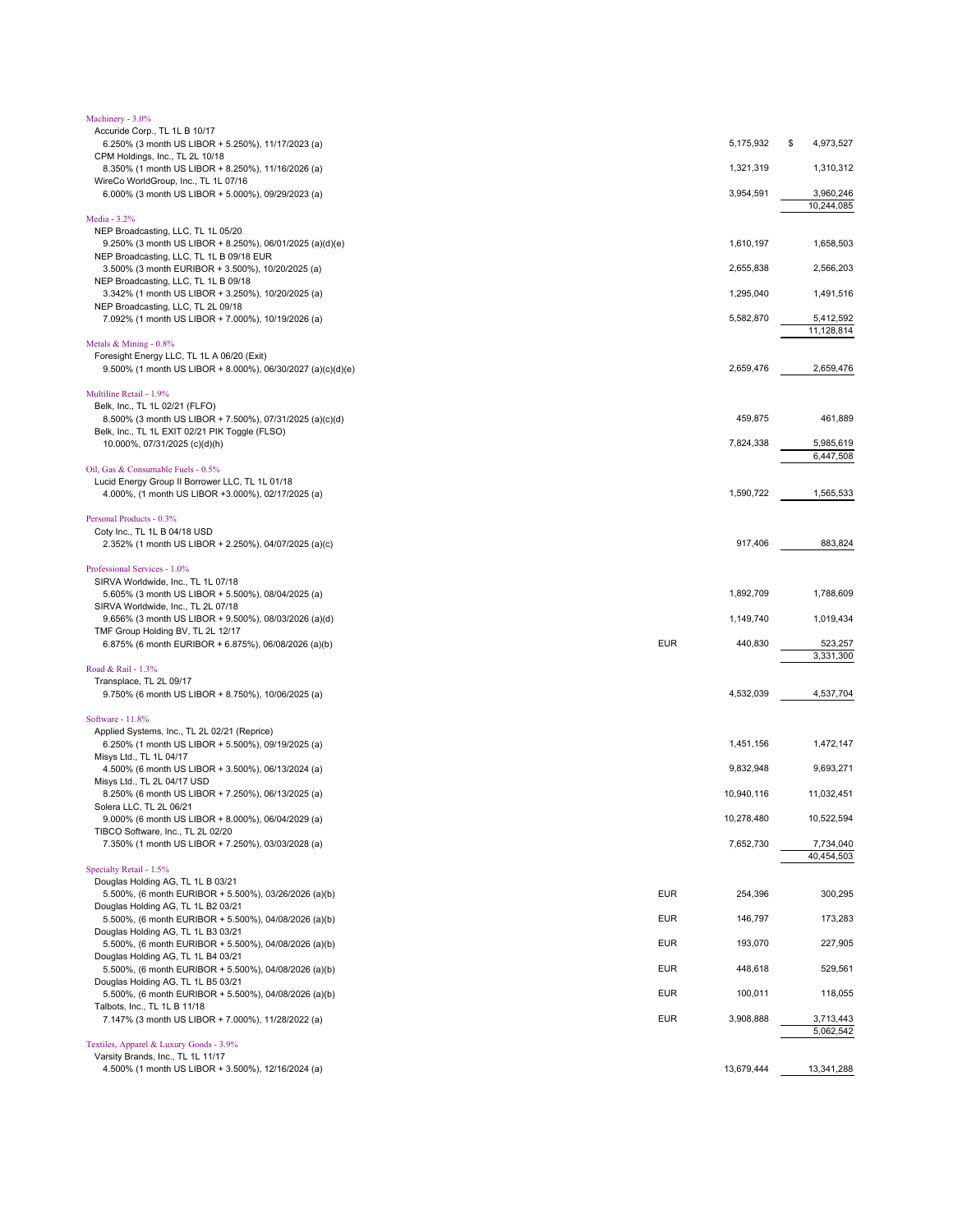| Transportation Infrastructure - 1.4%                                                        |            |                         |
|---------------------------------------------------------------------------------------------|------------|-------------------------|
| Direct ChassisLink, Inc., TL 2L 04/19<br>7.119% (3 month US LIBOR + 7.000%), 04/10/2026 (a) | 4,688,217  | 4,791,733<br>\$         |
|                                                                                             |            |                         |
|                                                                                             |            |                         |
| TOTAL LEVERAGED LOANS (amortized cost \$280,992,421)                                        |            | 285,364,914             |
| <b>HIGH YIELD SECURITIES - 68.0%</b>                                                        |            |                         |
| Auto Components - 1.8%                                                                      |            |                         |
| <b>BBB</b> Industries, LLC                                                                  |            |                         |
| 9.250%, 08/01/2025 (f)<br>Truck Hero, Inc.                                                  | 2,678,000  | 2,908,977               |
| 6.250%, 02/01/2029 (f)                                                                      | 825,000    | 853,999                 |
| Wheel Pros, Inc.                                                                            |            |                         |
| 6.500%, 05/15/2029 (f)                                                                      | 2,240,000  | 2,279,043               |
| Biotechnology - 1.8%                                                                        |            | 6,042,019               |
| Intercept Pharmaceuticals, Inc.                                                             |            |                         |
| 3.250%, 07/01/2023                                                                          | 3,060,000  | 2,755,613               |
| 2.000%, 05/15/2026                                                                          | 1,932,000  | 1,314,147               |
| Radius Health, Inc.                                                                         |            |                         |
| 3.000%, 09/01/2024                                                                          | 2,468,000  | 2,243,276<br>6,313,036  |
| Building Products - 8.0%                                                                    |            |                         |
| Acproducts Inc.                                                                             |            |                         |
| 6.375%, 05/15/2029 (f)                                                                      | 3,191,000  | 3,213,656               |
| <b>LBM Borrower LLC</b><br>7.750%, 04/01/2027 (f)                                           | 9,097,000  | 9,156,449               |
| 6.250%, 01/15/2029 (f)                                                                      | 8,095,000  | 8,121,147               |
| <b>PrimeSource Building Products</b>                                                        |            |                         |
| 5.625%, 02/01/2029 (f)                                                                      | 2,532,000  | 2,487,677               |
| 6.750%, 08/01/2029 (f)                                                                      | 4,314,000  | 4,363,072<br>27,342,001 |
| Chemicals - 3.3%                                                                            |            |                         |
| Consolidated Energy Finance SA                                                              |            |                         |
| 3.869% (3 Month US LIBOR + 3.750%), 06/15/2022 (b)(f)                                       | 608,000    | 602,875                 |
| 6.875%, 06/15/2025 (b)(f)                                                                   | 484,000    | 492,998                 |
| 6.500%, 05/15/2026 (a)(b)(f)<br>Cornerstone Chemical Co.                                    | 1,014,000  | 1,029,114               |
| 6.750%, 08/15/2024 (f)                                                                      | 3,163,000  | 2,866,880               |
| SI Group Inc.                                                                               |            |                         |
| 6.750%, 05/15/2026 (c)(d)(f)                                                                | 6,041,000  | 6,160,853               |
|                                                                                             |            | 11,152,720              |
| Commercial Services & Supplies - 1.3%<br>Multi-Color Corp                                   |            |                         |
| 10.500%, 07/15/2027 (f)                                                                     | 4,146,000  | 4,566,280               |
|                                                                                             |            |                         |
| Construction & Engineering - 0.9%<br>Maxim Crane Works LP / Maxim Finance Corp.             |            |                         |
| 10.125%, 08/01/2024 (f)                                                                     | 2,890,000  | 2,976,816               |
|                                                                                             |            |                         |
| Construction Materials - 4.3%                                                               |            |                         |
| <b>Cemex Materials LLC</b>                                                                  |            |                         |
| 7.700%, 07/21/2025 (f)                                                                      | 12,842,000 | 14,806,826              |
| Diversified Telecommunication Services - 0.4%                                               |            |                         |
| Zayo Group LLC                                                                              |            |                         |
| 6.125%, 03/01/2028 (f)                                                                      | 1,484,000  | 1,512,062               |
| Electronic Equipment, Instruments & Components - 1.2%                                       |            |                         |
| CommScope, Inc.                                                                             |            |                         |
| 6.000%, 06/15/2025 (f)                                                                      | 3,153,000  | 3,204,236               |
| 8.250%, 03/01/2027 (f)                                                                      | 711,000    | 753,685                 |
|                                                                                             |            | 3,957,921               |
| Health Care Equipment & Supplies - 0.5%<br>Haemonetics Corp.                                |            |                         |
| 0.000%, 03/01/2026 (f)                                                                      | 2,065,000  | 1,770,408               |
|                                                                                             |            |                         |
| Health Care Providers & Services - 3.6%<br>AHP Health Partners, Inc.                        |            |                         |
| 5.750%, 07/15/2029 (f)                                                                      | 336,000    | 340,213                 |
| CHS/Community Health Systems, Inc.                                                          |            |                         |
| 6.875%, 04/15/2029 (f)                                                                      | 1,484,000  | 1,566,867               |
| 6.125%, 04/01/2030 (f)                                                                      | 1,997,000  | 2,025,707               |
| LifePoint Hospitals, Inc.<br>5.375%, 01/15/2029 (f)                                         | 1,727,000  | 1,720,558               |
| Radiology Partners Inc.                                                                     |            |                         |
| 9.250%, 02/01/2028 (f)                                                                      | 6,298,000  | 6,808,894               |
|                                                                                             |            | 12,462,239              |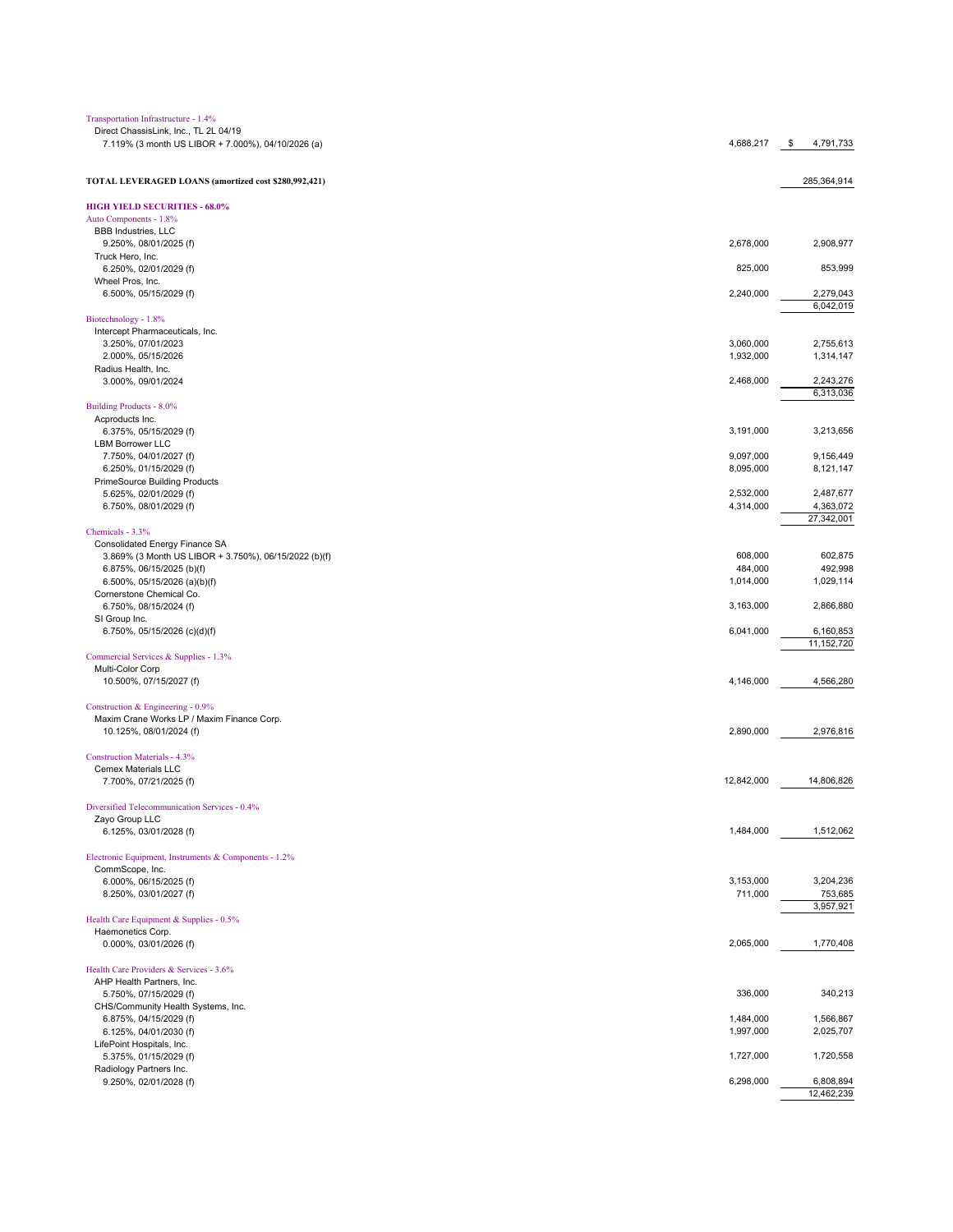| Hotels, Restaurants & Leisure - 15.3%                                         |            |                      |                         |
|-------------------------------------------------------------------------------|------------|----------------------|-------------------------|
| Carnival Corp.<br>5.750%, 03/01/2027 (f)                                      |            | 10,373,000           | 10,554,527<br>\$        |
| ClubCorp Club Operations, Inc.<br>8.500%, 09/15/2025 (f)                      |            | 8,477,000            | 8,360,441               |
| Life Time Fitness Inc<br>5.750%, 01/15/2026 (f)                               |            | 5,506,000            | 5,609,155               |
| Merlin Entertainments PLC                                                     |            |                      |                         |
| 5.750%, 06/15/2026 (b)(f)<br>6.625%, 11/15/2027 (b)(f)                        |            | 764,000<br>3,746,000 | 798,411<br>3,816,668    |
| NCL Corp Ltd.<br>12.250%, 05/15/2024 (f)                                      |            | 3,033,000            | 3,582,746               |
| 6.125%, 03/15/2028 (f)                                                        |            | 4,841,000            | 4,895,655               |
| Royal Caribbean Cruises Ltd.<br>5.500%, 04/01/2028 (f)                        |            | 9,336,000            | 9,532,243               |
| Viking Cruises Ltd.<br>7.000%, 02/15/2029 (f)                                 |            | 5,042,000            | 5,080,496               |
|                                                                               |            |                      | 52,230,342              |
| Insurance - 5.7%<br>Alliant Holdings I, Inc.                                  |            |                      |                         |
| 6.750%, 10/15/2027 (f)<br>Aspen Insurance Holdings Ltd                        |            | 1,287,000            | 1,344,979               |
| 7.625%, 10/15/2025 (f)                                                        |            | 6,672,000            | 7,087,466               |
| National Financial Partners Corp<br>6.875%, 08/15/2028 (f)                    |            | 10,729,000           | 11,180,476              |
|                                                                               |            |                      | 19,612,921              |
| IT Services - 1.6%<br>West Corp.                                              |            |                      |                         |
| 8.500%, 10/15/2025 (f)                                                        |            | 5,691,000            | 5,554,331               |
| Leisure Products - 0.1%                                                       |            |                      |                         |
| Club Car LLC<br>6.375%, 06/01/2029 (f)                                        |            | 287,000              | 283,058                 |
| Media - 1.0%                                                                  |            |                      |                         |
| Intelsat Jackson Holdings SA                                                  |            |                      |                         |
| 0.000%, 08/01/2023 (b)(g)<br>Spotify USA, Inc.                                |            | 1,208,000            | 662,890                 |
| 0.000%, 03/15/2026 (f)                                                        |            | 2,957,000            | 2,671,650<br>3,334,540  |
| Oil, Gas & Consumable Fuels - 2.9%                                            |            |                      |                         |
| Genesis Energy<br>5.625%, 06/15/2024                                          |            | 206,000              | 205,183                 |
| Global Partners LP / GLP Finance Corp.                                        |            |                      |                         |
| 7.000%, 08/01/2027<br>6.875%, 01/15/2029                                      |            | 1,377,000<br>537,000 | 1,444,252<br>566,538    |
| Tallgrass Energy Partners LP / Tallgrass Energy Finance Corp.                 |            |                      |                         |
| 6.000%, 03/01/2027 (f)<br>6.000%, 12/31/2030 (f)                              |            | 21,000<br>834,000    | 21,736<br>877,502       |
| Vine Oil & Gas LP<br>6.750%, 04/15/2029 (f)                                   |            | 6,415,000            | 6,703,675               |
|                                                                               |            |                      | 9,818,886               |
| Road & Rail - 4.3%<br>Kenan Advantage Group, Inc./The                         |            |                      |                         |
| 7.875%, 07/31/2023 (c)(f)                                                     |            | 14,527,000           | 14,574,213              |
| Specialty Retail - 6.0%                                                       |            |                      |                         |
| Douglas Holding AG                                                            | <b>EUR</b> | 10,461,000           | 12,375,150              |
| 6.000%, 04/08/2026 (b)(f)<br>8.250%, 10/01/2026 (b)(f)                        | <b>EUR</b> | 6,970,000            | 8,155,542               |
| Textiles, Apparel & Luxury Goods - 0.3%                                       |            |                      | 20,530,692              |
| Varsity Brands, Inc.<br>9.000% (3 month US LIBOR + 8.000%), 12/22/2024 (a)(f) |            | 1,017,000            | 1,019,543               |
|                                                                               |            |                      |                         |
| Trading Companies & Distributors - 3.7%<br>Neon Holdings Inc                  |            |                      |                         |
| 10.125%, 04/01/2026 (f)                                                       |            | 1,720,000            | 1,868,118               |
| TruckPro LLC<br>11.000%, 10/15/2024 (f)                                       |            | 6,091,000            | 6,681,949               |
| White Cap Buyer LLC                                                           |            |                      |                         |
| 6.875%, 10/15/2028 (f)<br>White Cap Parent LLC                                |            | 1,787,000            | 1,909,910               |
| 8.250%, 03/15/2026 (f)                                                        |            | 2,046,000            | 2,112,608<br>12,572,585 |
| TOTAL HIGH YIELD SECURITIES (amortized cost \$228,094,033)                    |            |                      | 232,433,439             |
|                                                                               |            |                      |                         |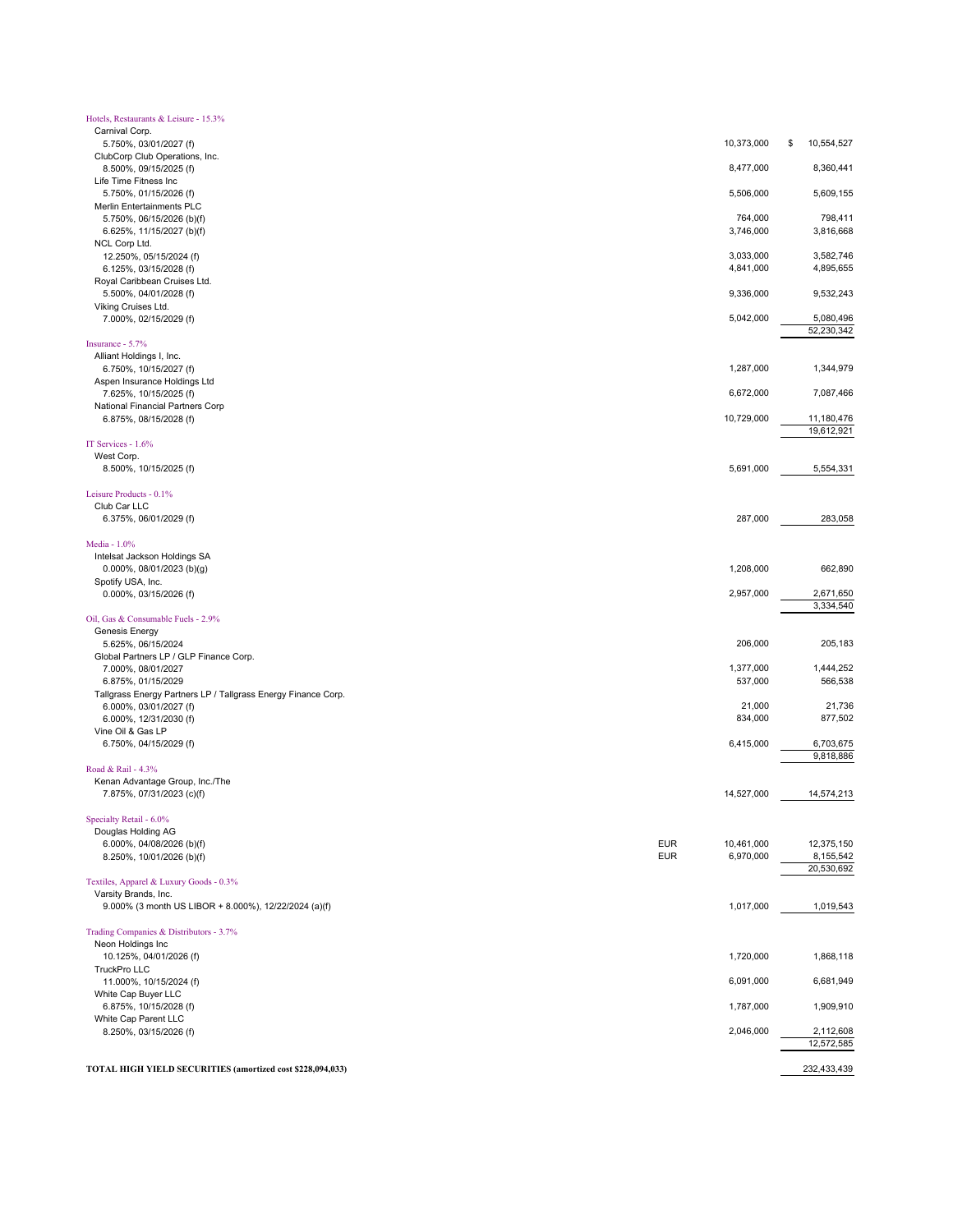| <b>COMMON STOCKS - 2.3%</b>                                                                                                                     | Shares    |                                               |
|-------------------------------------------------------------------------------------------------------------------------------------------------|-----------|-----------------------------------------------|
| Energy Equipment & Services - 0.1%<br>Proserv Group Parent, LLC (b)(d)(e)                                                                       | 114,010   | \$<br>196,649                                 |
| Food Products - 0.0%<br>CTI Foods Holding Co LLC (c)(d)(e)                                                                                      | 955       | 9,020                                         |
| Health Care Providers & Services - 0.1%<br>Quorum Health Corp. (c)(d)(e)                                                                        | 3,964,000 | 390,807                                       |
| Hotels, Restaurants & Leisure - 0.8%<br>Hilton Grand Vacations, Inc.                                                                            | 67,230    | 2,734,244                                     |
| Metals & Mining - 1.3%<br>Foresight Energy LLC (c)(d)(e)                                                                                        | 320,380   | 4,600,434                                     |
| Specialty Retail - 0.0%<br>Charlotte Russe, Inc. (c)(d)(e)                                                                                      | 3.649     |                                               |
| TOTAL COMMON STOCKS (cost \$9,960,131)                                                                                                          |           | 7,931,154                                     |
| <b>PREFERRED STOCK - 0.3%</b><br>Energy Equipment & Services - 0.1%<br>Proserv Group Parent, LLC (b)(d)(e)                                      | 36,249    | 409,050                                       |
| Professional Services - 0.2%<br>Clarivate Analytics US LLC<br>5.250%, 06/01/2024                                                                | 7,920     | 719,928                                       |
| TOTAL PREFERRED STOCK (cost \$1,025,307)                                                                                                        |           | 1,128,978                                     |
| TOTAL INVESTMENTS (amortized cost \$520,071,892)(i) - 153.9%<br>LIABILITIES EXCEEDING OTHER ASSETS, NET - (53.9)%<br><b>NET ASSETS - 100.0%</b> |           | 526,858,485<br>(184, 611, 579)<br>342,246,906 |
| In U.S. Dollars unless otherwise indicated.<br>$\ddagger$                                                                                       |           |                                               |

EUR Euro

TL Term Loan

(a) Variable rate security, the coupon rate shown is the effective rate as of July 31, 2021.

(b) Non-U.S. security. (c) Security considered restricted due to the Adviser's knowledge of material non-public information. The total value of these securities as of July 31, 2021 was \$40,900,603 and represented 12.0% of net assets.

(d) Security considered illiquid, as defined by the Securities and Exchange Commission. The total value of these securities as of July 31, 2021 was \$35,724,254 and represented 10.4% of net assets.

(e) Value determined using significant unobservable inputs.

f) Securities exempt from registration pursuant to Rule 144A under the Securities Act of 1933, as amended. These securities may only be resold to qualified<br>institutional buyers in transactions exempt from registration. T assets.

(g) Non-income producing security.

(h) Represents a payment-in-kind ("PIK") security which may pay interest/dividend in additional par/shares.

(i) All investments are held as collateral for the Fund's credit facility.

The following are the details of the restricted securities held by the Fund:

| Issuer (1)                                 | Par/Shares | Acquisition date(s)     | <b>Amortized Cost</b> | Value      | % of Net Assets |
|--------------------------------------------|------------|-------------------------|-----------------------|------------|-----------------|
| Affordable Care, Inc.                      | 4.025.607  | 08/07/2019 - 03/04/2020 | 3.973.302             | 3.965.223  | 1.2%            |
| Belk, Inc.                                 | 459.875    | 02/24/2021              | 453.650               | 461.889    | 0.1%            |
| Belk, Inc.                                 | 7.824.338  | 02/24/2021              | 3.931.219             | 5,985,619  | 1.7%            |
| Charlotte Russe Inc.                       | 3.649      | 02/02/2018              |                       |            | 0.0%            |
| Coty Inc.                                  | 917.406    | 03/26/2020 - 05/05/2020 | 786.007               | 883.824    | 0.3%            |
| CTI Foods Holding Co LLC                   | 955        | 05/03/2019              | 112.798               | 9.020      | $0.0\%$         |
| <b>CSM Bakery Products</b>                 | 1.216.336  | 08/14/2013 - 02/03/2020 | 1.214.738             | 1.209.245  | 0.4%            |
| Foresight Energy, LLC                      | 320,380    | 06/30/2020 - 08/29/2020 | 3.568.040             | 4.600.434  | 1.3%            |
| Foresight Energy, LLC TL 1L A 06/20 (Exit) | 2.659.476  | 06/30/2020              | 2.659.476             | 2.659.476  | 0.8%            |
| Kenan Advantage Group, Inc./The            | 14.527.000 | 05/05/2016-07/13/2021   | 14.518.679            | 14.574.213 | 4.3%            |
| Quorum Health Corp.                        | 3.964.000  | 07/07/2020              | 1.871.035             | 390.807    | 0.1%            |
| SI Group Inc.                              | 6.041.000  | 05/11/2021              | 6.041.000             | 6.160.853  | 1.8%            |

(1) Refer to the Schedule of Investments for more details on securities listed.